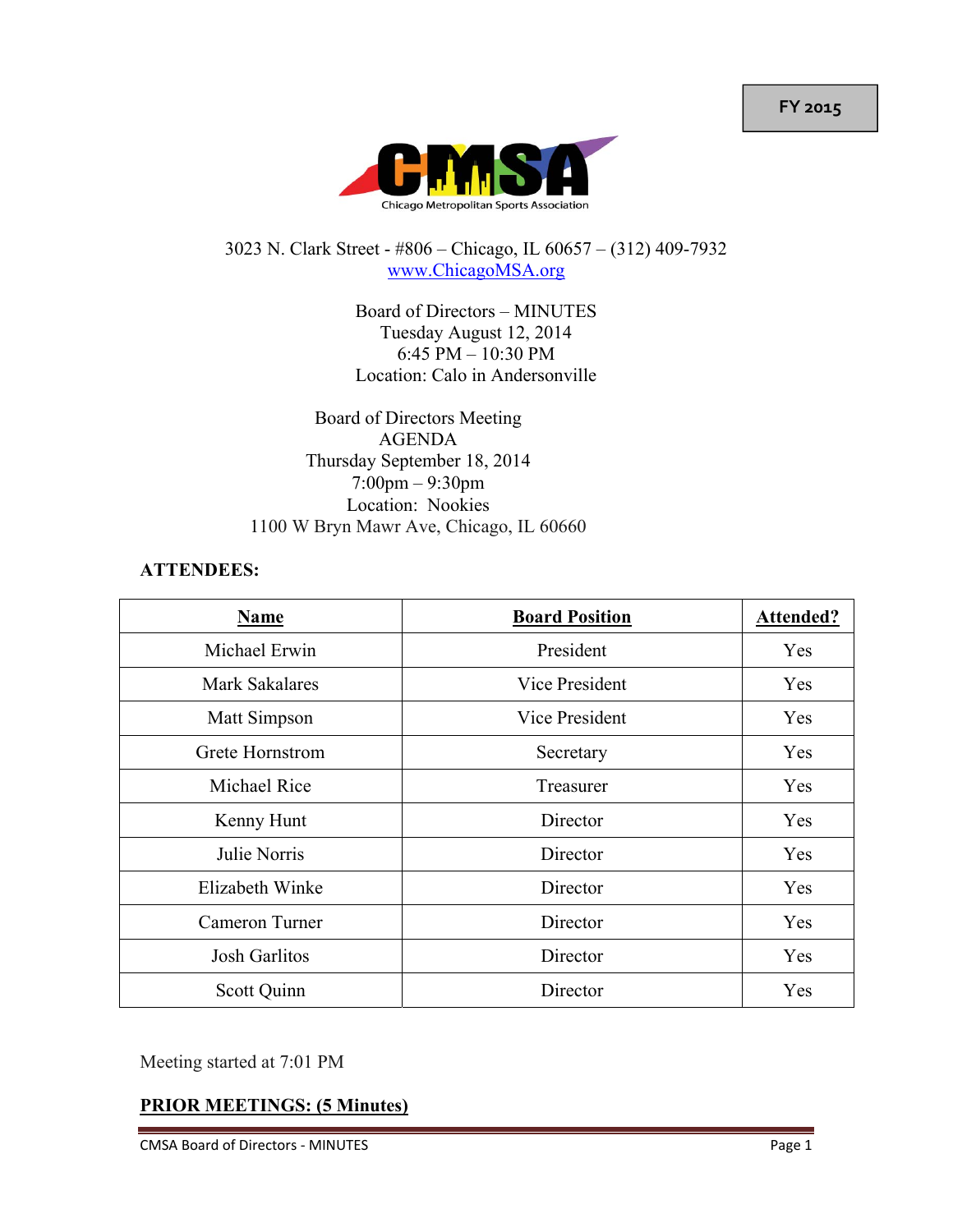- 1. Approval of Prior Minutes. Grete motion to approve. Mark second. Mike approved with change to Fall Open Softball on page 3
- 2. Approval of Agenda. Mike motioned. Mark second.

## **SPECIAL BUSINESS: (145 Minutes)**

- 1. Change to the board (15 minutes)
	- Jason resigned abruptly with no prior warning.
	- $\triangleright$  Matt S to VP and Josh Garlitos to Appointed.
		- o For the executive board next year will have 3 spots.
		- o Thanks for your quick replies to reposition everyone
- 2. Treasurer's report (15 min)

 $\triangleright$  Michael Rice introduces new treasurer report and walks through his day to day

- o Audit update. Is in the process of being completed.
- o Year to Date membership for 2014-2015: 1041 compared to 1020 in 2014
- o Scott motioned and Camron second. Approved.
- 3. Budget Discussion (20 min)
	- National Reimbursement Committee Cameron, Julie, Elizabeth, and Scott
		- o Figure out what we should do and report back by the end of 2014
		- o Women's and Open Softball
		- o Men's and Women's Football
		- o Soccer asked to have national fee paid
		- o Committee will evaluate 10% roll over for each year as well
	- $\triangleright$  Marketing/Advertising discussion (20 min)
		- o \$5000 budget for designer (Craig Nevels)
		- o CMSA promotional video (\$2500 this year and \$2500 next)
		- o Increase campus events, increase LGBT events (Kenny to lead)
		- o Report back on marketing, experiential marketing (Kenny and Josh
	- G)
- o Targeting younger population and women
- o Josh, Kenny, Julie, and Scott will be Marketing Committee
- $\triangleright$  Payments for advertising this year will be in budget FY 2014
- Motion to approve budget Mark. Julie second. Approved
- 4. Individual Sports Updates (15 min)
	- $\triangleright$  Flag football men/women (Mark and Elizabeth)
		- o FFW
			- Changed the approach to referee
		- o FFM
			- Issue with equipment but went well
			- Numbers down from last year
	- $\triangleright$  Fall Softball (Mike, Matt)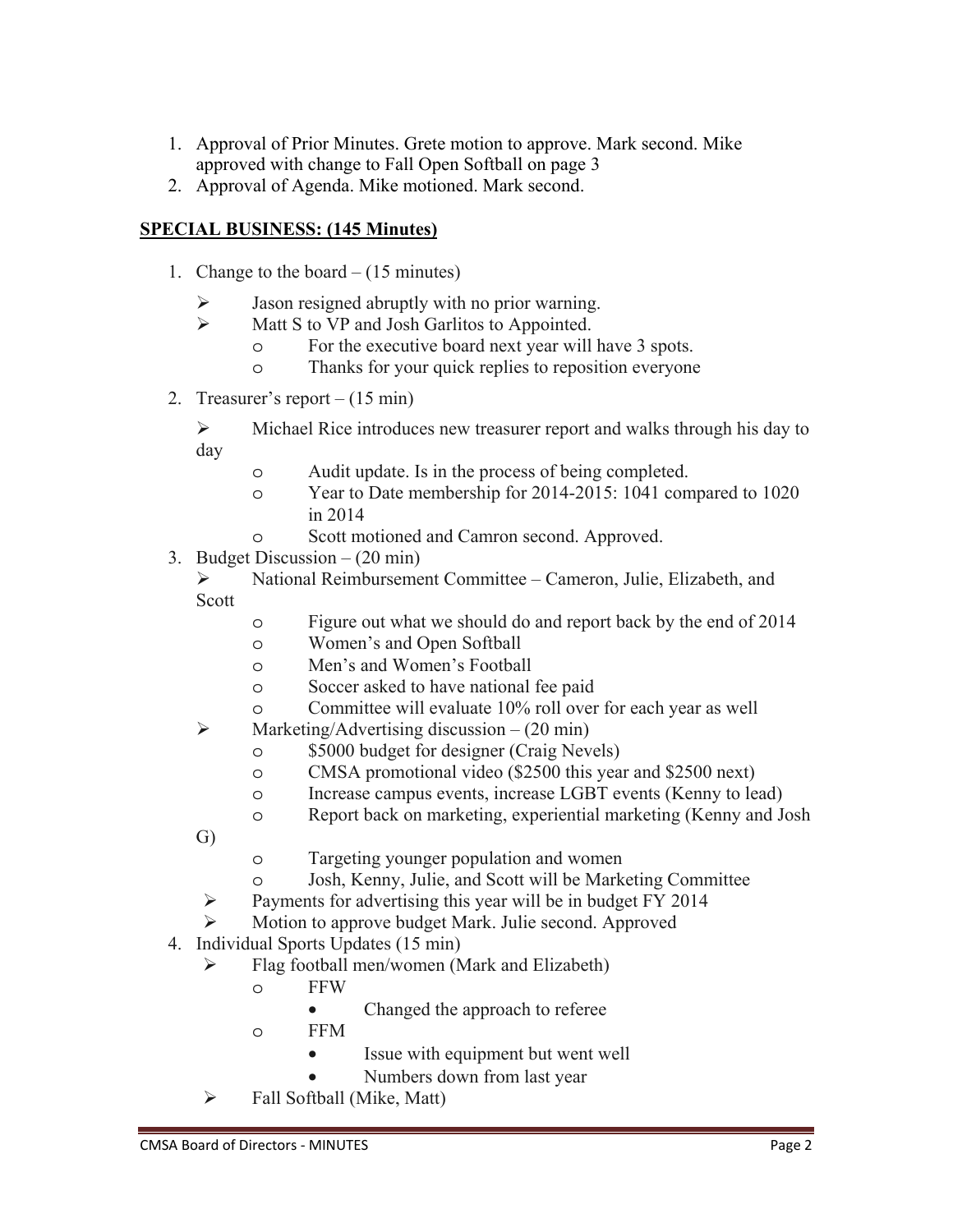- Numbers are down
- $\triangleright$  Pool (Kenny, Julie)
	- Lots of guys that were ready to play
	- Concern for numbers
	- Members interested in a clinic/workshops or different levels
	- Open registration nights
	- Knowing schedule and team
	- Members liked the environment and location
- $\triangleright$  Fall kickball (Kenny, Julie)
	- Commissioner is great and is present
	- Great cupcake party
	- Condition of the fields are bad
	- Lost 2 teams but numbers are ok
	- Season started earlier and didn't get a break from summer sports (plan to move it back)
	- Hard to keep levels of competition
- $\triangleright$  Volleyball (Grete, Cameron, Quinny)
	- It opened and is moving forward
- $\triangleright$  Bowling (Mark and Michael)
	- Potentially will leave at the end of season
	- Members feel double insured since bowling alley has insurance
- $\triangleright$  Badminton (Cameron email update)
	- Summer doubles wrapping up
	- Winter doubles to start January  $5<sup>th</sup>$ 
		- Would like open gym in Nov and Dec
- 5. CMSA Safety Update (5 min)
	- $\triangleright$  No update
- 6. CMSA Website Discussion (15 min)
	- $\triangleright$  Team fee needs to be separate from the individual or member fee
	- $\triangleright$  Commissioners need to send instructions out to the members on how to register
	- $\triangleright$  Only so much customization for the website
	- $\triangleright$  Merchandise tab built out (Mark)
	- $\triangleright$  Play and Registration tab seem the same
	- o Only have a certain number of letters for labels
	- $\triangleright$  Add ultimate and pool to history
	- $\triangleright$  Confusion for active sports and historical sports
	- $\triangleright$  Manager page speed the page up
	- $\triangleright$  PDF all sports calendar buried too deep in the website
	- $\triangleright$  Volunteer link broken
	- $\triangleright$  Login screen is cut off
	- > More media
	- More visually appealing (Playmore sport and social club, portsports social